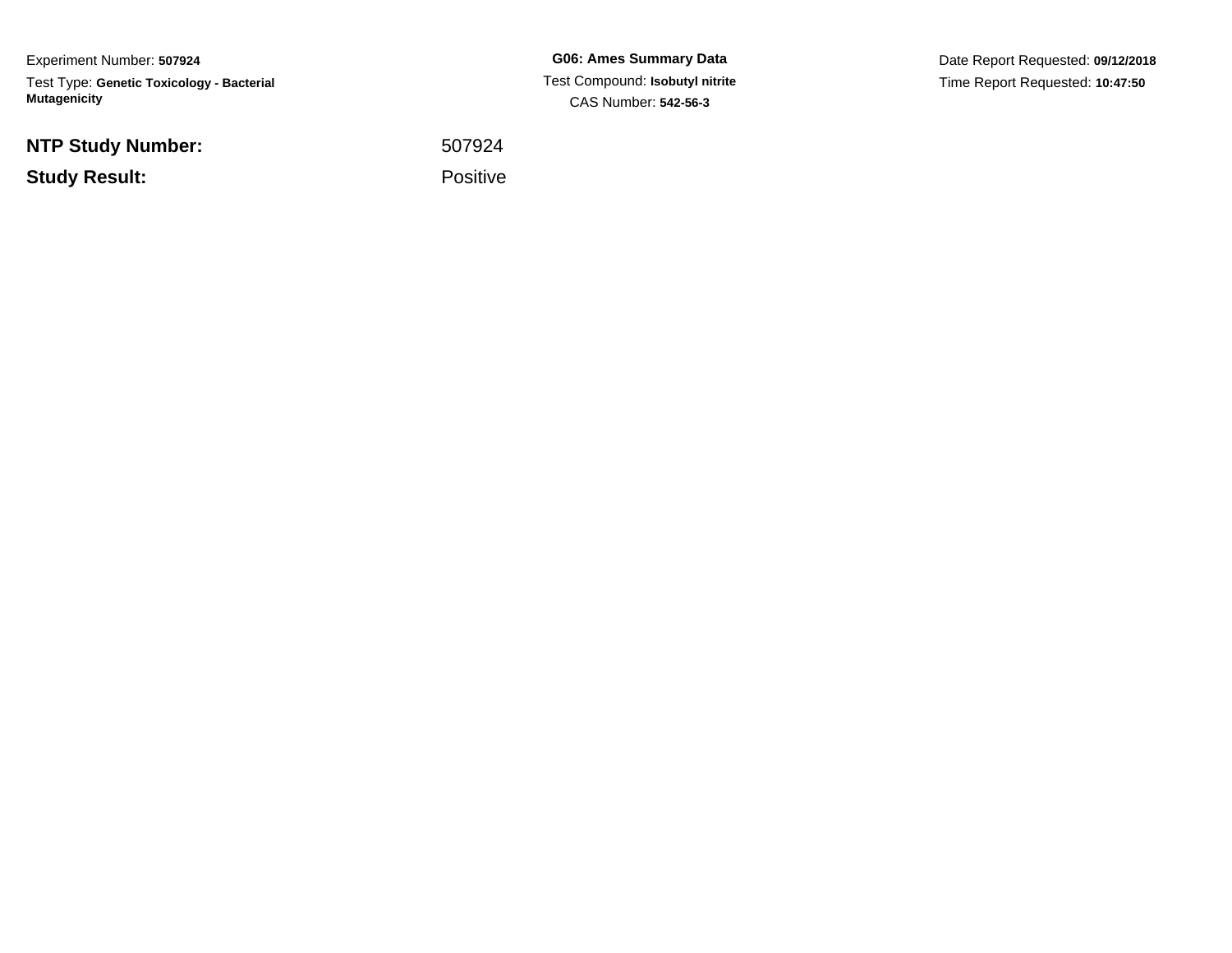**Strain: TA100Dose (ug/Plate) Without S9 Without S9 With 30% Rat S9 With 30% Rat S9 With 30% Hamster S9** Vehicle Control<sup>1</sup>  $153 \pm 18.5$ 5 101 ± 7.3 167 ± 5.3 115 ± 7.5 157 ± 14.2 100.0 $107 \pm 3.8$ <br> $157 \pm 2.2$ <br> $125 \pm 8.7$ 333.00 157 ± 2.2 125 ± 8.7 190 ± 7.5 117 ± 14.1 181 ± 10.2 666.0 $159 \pm 3.8$ <br> $183 \pm 6.4$ 1000.00 183 ± 6.4 157 ± 2.2 204 ± 16.7 159 ± 3.0 194 ± 22.0 1666.00  $153 \pm 11.2$ 3333.00  $201 \pm 7.8$   $34 \pm 12.0^s$   $213 \pm 11.1$   $196 \pm 7.2$   $278 \pm 6.8$ 6666.00  $6 \pm 3.1^s$   $6 \pm 3.1^s$   $376 \pm 14.9^p$   $284 \pm 6.7^p$   $341 \pm 2.3^p$ 10000.0 $391 \pm 15.3^p$   $322 \pm 0.6^p$   $425 \pm 45.6^p$ Trial Summary Equivocal Equivocal Positivee Positive Positive Positive Positive Control<sup>2</sup> $\frac{2}{3}$  and  $\frac{1}{3}$  and  $\frac{1}{3}$  and  $\frac{1}{3}$  and  $\frac{1}{3}$  and  $\frac{1}{3}$  and  $\frac{1}{3}$  and  $\frac{1}{3}$  and  $\frac{1}{3}$  and  $\frac{1}{3}$  and  $\frac{1}{3}$  and  $\frac{1}{3}$  and  $\frac{1}{3}$  and  $\frac{1}{3}$  and  $\frac{1}{3}$  and  $\frac{1}{3}$  a Experiment Number: **507924**Test Type: **Genetic Toxicology - BacterialMutagenicityG06: Ames Summary Data** Test Compound: **Isobutyl nitrite**CAS Number: **542-56-3**Date Report Requested: **09/12/2018**Time Report Requested: **10:47:50**

 $703 \pm 17.4$ 

 $399 \pm 13.2$ 

 $413 \pm 7.3$ 

Positive Control<sup>3</sup>

Positive Control<sup>4</sup>

 $443 \pm 10.6$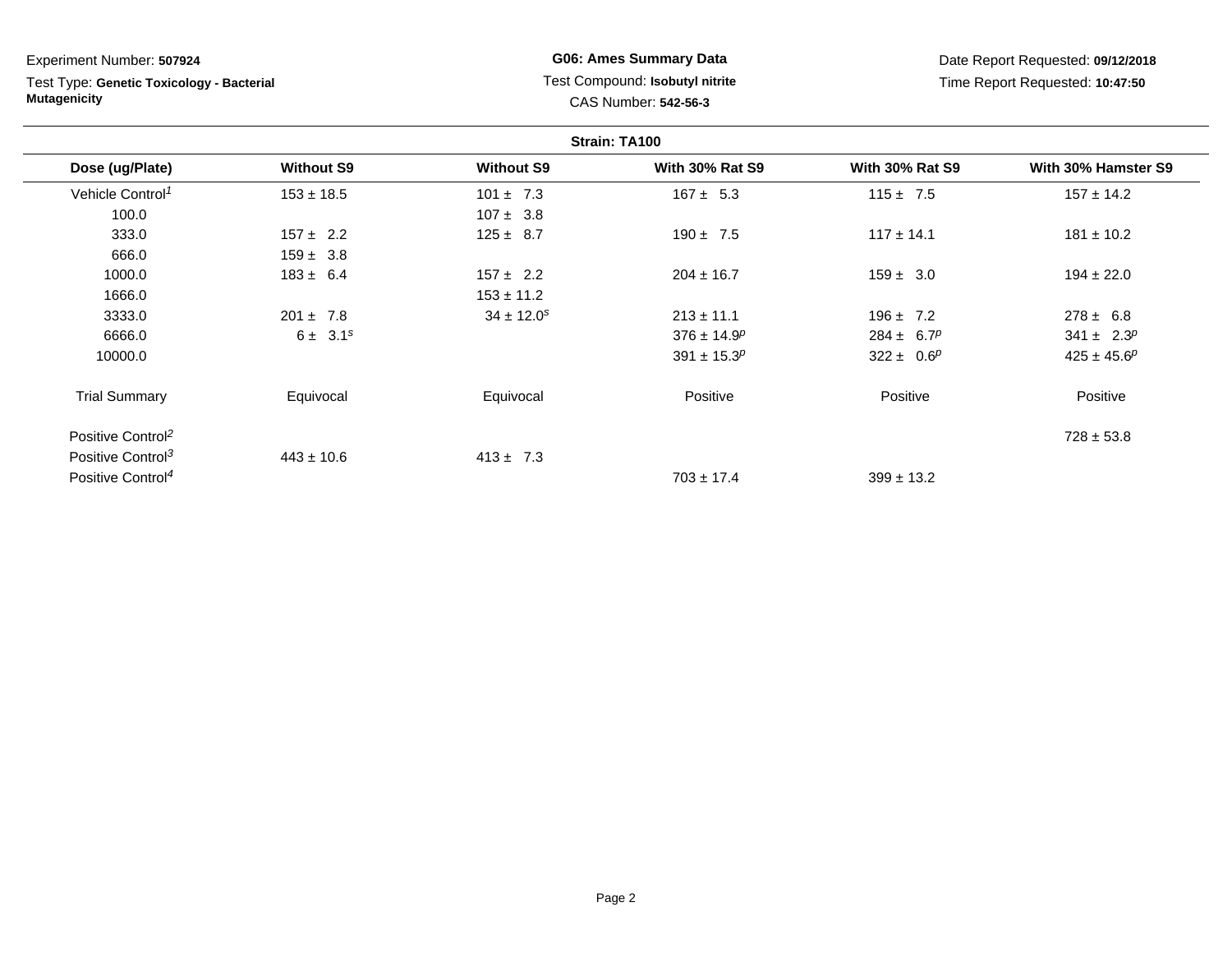# Experiment Number: **507924**

Test Type: **Genetic Toxicology - Bacterial Mutagenicity**

### **Strain: TA100**

| Dose (ug/Plate)               | With 30% Hamster S9         |
|-------------------------------|-----------------------------|
| Vehicle Control <sup>1</sup>  | $105 \pm 2.9$               |
| 100.0                         |                             |
| 333.0                         | $131 \pm 3.8$               |
| 666.0                         |                             |
| 1000.0                        | $171 \pm 3.5$               |
| 1666.0                        |                             |
| 3333.0                        | $223 \pm 5.8$               |
| 6666.0                        | $298 \pm 12.9$ <sup>p</sup> |
| 10000.0                       | $317 \pm 8.7^p$             |
| <b>Trial Summary</b>          | Positive                    |
| Positive Control <sup>2</sup> | $649 \pm 62.6$              |
| Positive Control <sup>3</sup> |                             |
| Positive Control <sup>4</sup> |                             |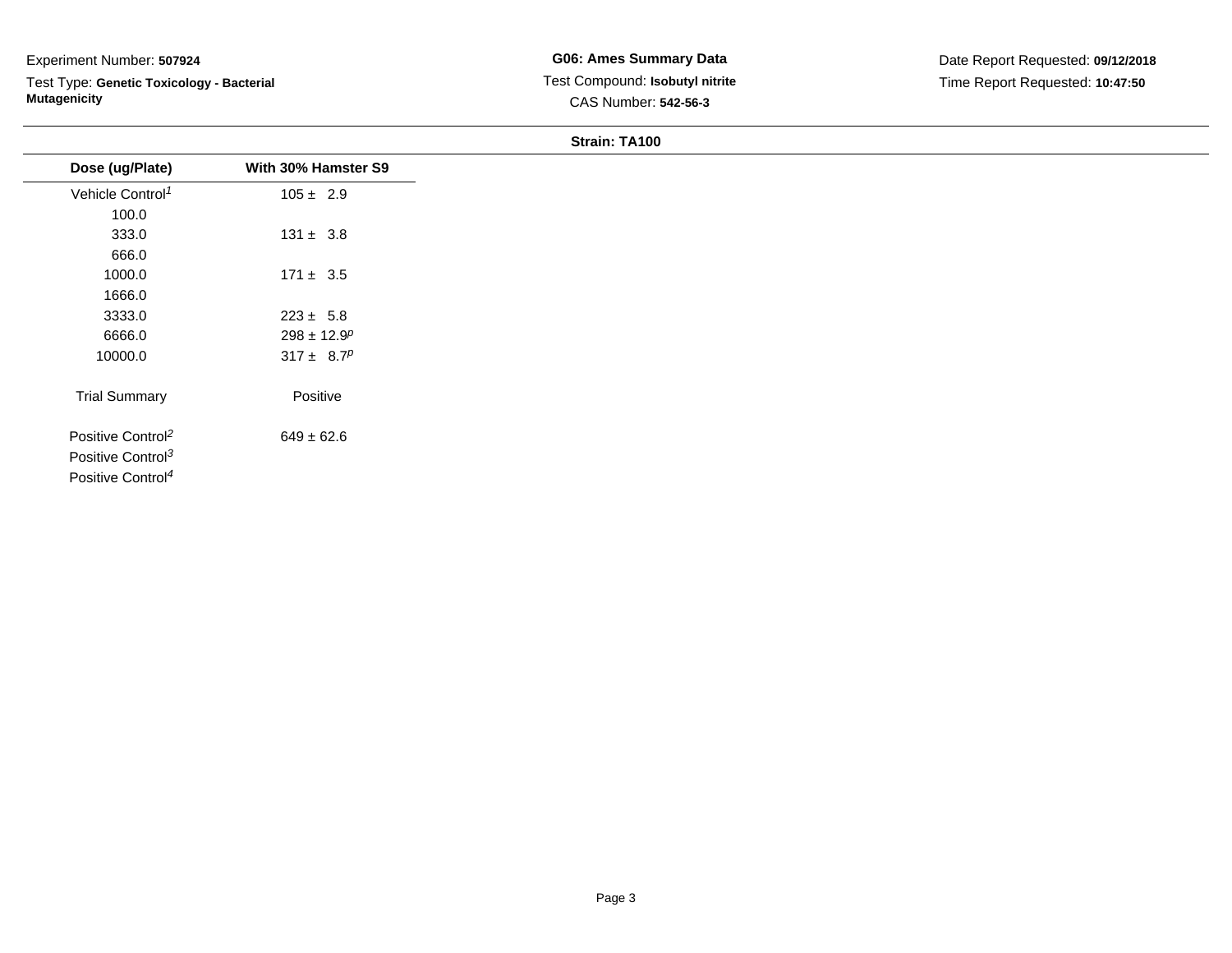Experiment Number: **507924**

Test Type: **Genetic Toxicology - Bacterial Mutagenicity**

**G06: Ames Summary Data** Test Compound: **Isobutyl nitrite**CAS Number: **542-56-3**

Date Report Requested: **09/12/2018**Time Report Requested: **10:47:50**

| <b>Strain: TA98</b>           |                   |                   |                |                        |                        |  |  |
|-------------------------------|-------------------|-------------------|----------------|------------------------|------------------------|--|--|
| Dose (ug/Plate)               | <b>Without S9</b> | <b>Without S9</b> | With 5% Rat S9 | <b>With 10% Rat S9</b> | <b>With 30% Rat S9</b> |  |  |
| Vehicle Control <sup>1</sup>  | $23 \pm 2.8$      | $23 \pm 3.4$      | $37 \pm 5.4$   | $27 \pm 2.5$           | $34 \pm 5.0$           |  |  |
| 33.0                          |                   | $25 \pm 0.9$      |                |                        |                        |  |  |
| 100.0                         |                   | $27 \pm 1.2$      |                |                        |                        |  |  |
| 333.0                         | $27 \pm 1.5$      | $22 \pm 2.0$      | $36 \pm 3.5$   | $39 \pm 1.8$           | $41 \pm 6.2$           |  |  |
| 666.0                         | $37 \pm 4.0$      |                   |                |                        |                        |  |  |
| 1000.0                        | $32 \pm 2.6$      | $23 \pm 1.3$      | $39 \pm 5.2$   | $43 \pm 2.4$           | $36 \pm 2.0$           |  |  |
| 1666.0                        |                   | $21 \pm 2.7$      |                |                        |                        |  |  |
| 3333.0                        | $3 \pm 1.7^s$     |                   | $43 \pm 4.7$   | $43 \pm 3.2$           | $41 \pm 2.0$           |  |  |
| 6666.0                        | $0 \pm 0.0^s$     |                   | $29 \pm 5.8$   | $37 \pm 3.8^p$         | $63 \pm 6.0^p$         |  |  |
| 10000.0                       |                   |                   | $13 \pm 2.3^s$ | $20 \pm 5.0^{x}$       | $58 \pm 4.1^p$         |  |  |
| <b>Trial Summary</b>          | Negative          | Negative          | Negative       | Equivocal              | Equivocal              |  |  |
| Positive Control <sup>5</sup> |                   |                   |                |                        |                        |  |  |
| Positive Control <sup>2</sup> |                   |                   |                | $503 \pm 5.9$          | $162 \pm 1.2$          |  |  |
| Positive Control <sup>6</sup> |                   |                   | $815 \pm 47.6$ |                        |                        |  |  |
| Positive Control <sup>7</sup> | $374 \pm 15.0$    | $562 \pm 5.8$     |                |                        |                        |  |  |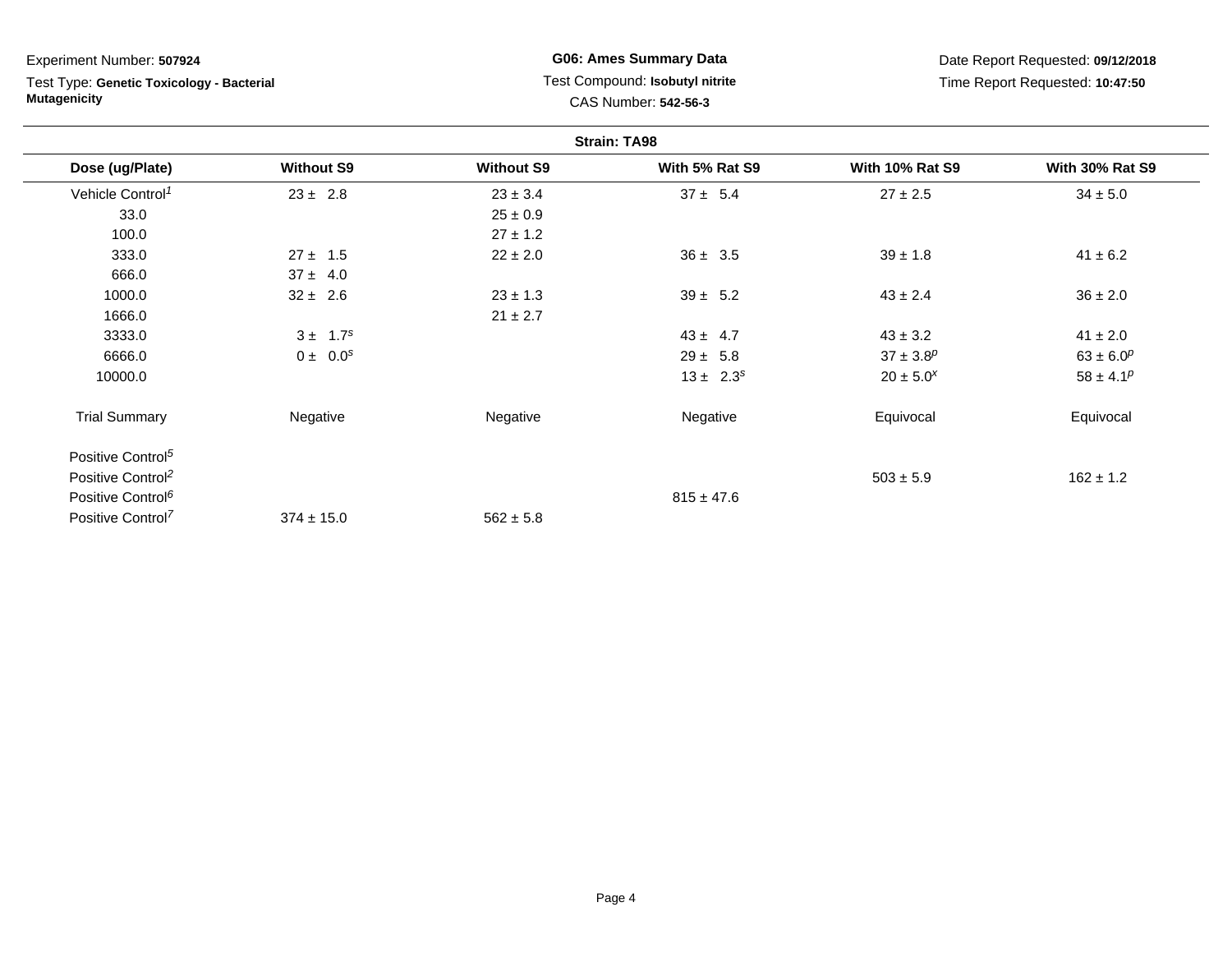## Experiment Number: **507924**

Test Type: **Genetic Toxicology - Bacterial Mutagenicity**

## **G06: Ames Summary Data** Test Compound: **Isobutyl nitrite**CAS Number: **542-56-3**

Date Report Requested: **09/12/2018**Time Report Requested: **10:47:50**

| <b>Strain: TA98</b>           |                        |                    |                     |                     |                     |  |  |  |
|-------------------------------|------------------------|--------------------|---------------------|---------------------|---------------------|--|--|--|
| Dose (ug/Plate)               | <b>With 30% Rat S9</b> | With 5% Hamster S9 | With 10% Hamster S9 | With 30% Hamster S9 | With 30% Hamster S9 |  |  |  |
| Vehicle Control <sup>1</sup>  | $33 \pm 4.3$           | $32 \pm 3.3$       | $39 \pm 3.8$        | $35 \pm 4.0$        | $28 \pm 2.7$        |  |  |  |
| 33.0                          |                        |                    |                     |                     |                     |  |  |  |
| 100.0                         |                        |                    |                     |                     |                     |  |  |  |
| 333.0                         | $32 \pm 3.2$           | $34 \pm 5.0$       | $34 \pm 2.5$        | $45 \pm 3.5$        | $26 \pm 4.2$        |  |  |  |
| 666.0                         |                        |                    |                     |                     |                     |  |  |  |
| 1000.0                        | $38 \pm 4.0$           | $31 \pm 2.0$       | $34 \pm 6.3$        | $45 \pm 5.2$        | $39 \pm 2.7$        |  |  |  |
| 1666.0                        |                        |                    |                     |                     |                     |  |  |  |
| 3333.0                        | $42 \pm 2.2$           | $37 \pm 0.7$       | $43 \pm 1.3$        | $42 \pm 3.2$        | $42 \pm 7.5$        |  |  |  |
| 6666.0                        | $40 \pm 3.8^p$         | $25 \pm 2.6$       | $30 \pm 3.0^p$      | $43 \pm 3.8^p$      | $44 \pm 6.0^p$      |  |  |  |
| 10000.0                       | $36 \pm 3.6^p$         | $14 \pm 3.5^s$     | $26 \pm 3.5^p$      | $44 \pm 3.3^p$      | $47 \pm 4.0^p$      |  |  |  |
| <b>Trial Summary</b>          | Negative               | Negative           | Negative            | Negative            | Equivocal           |  |  |  |
| Positive Control <sup>5</sup> |                        | $1071 \pm 33.0$    | $786 \pm 46.0$      |                     |                     |  |  |  |
| Positive Control <sup>2</sup> | $191 \pm 27.2$         |                    |                     | $318 \pm 18.6$      | $580 \pm 55.8$      |  |  |  |
| Positive Control <sup>6</sup> |                        |                    |                     |                     |                     |  |  |  |
| Positive Control <sup>7</sup> |                        |                    |                     |                     |                     |  |  |  |